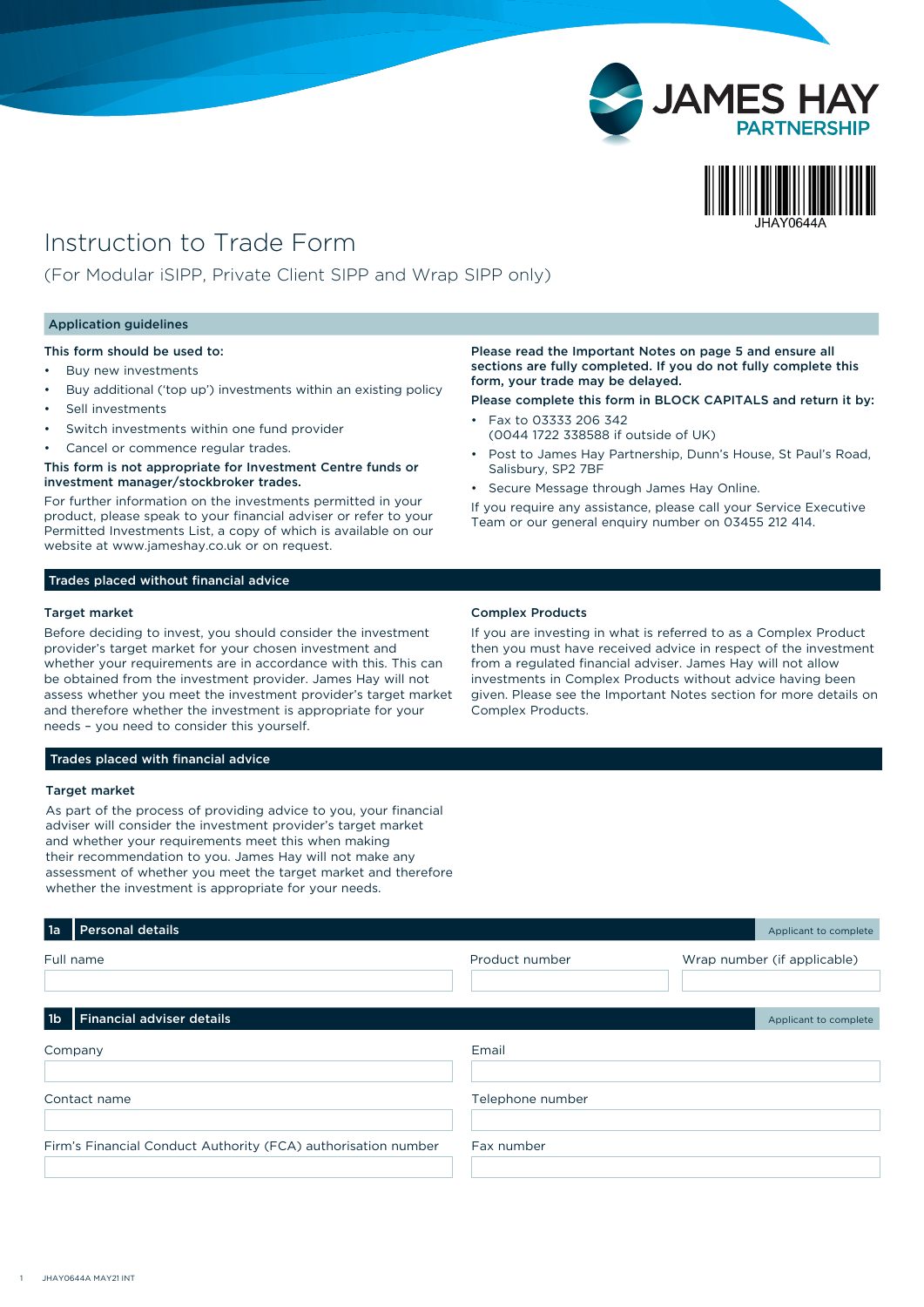# 1c Investment details and the complete of the complete of the complete of the complete of the complete of the complete

Do you wish to use this form to (more than one option may be ticked):

Buy a new investment

Buy additional ('top up') investments within an existing policy

Sell investments

Switch investments within one fund provider

Commence regular trades

Cancel regular trades

Please now complete Section 2 and sign the declaration in Section 3.

Please complete a separate Section 2 for each different fund provider.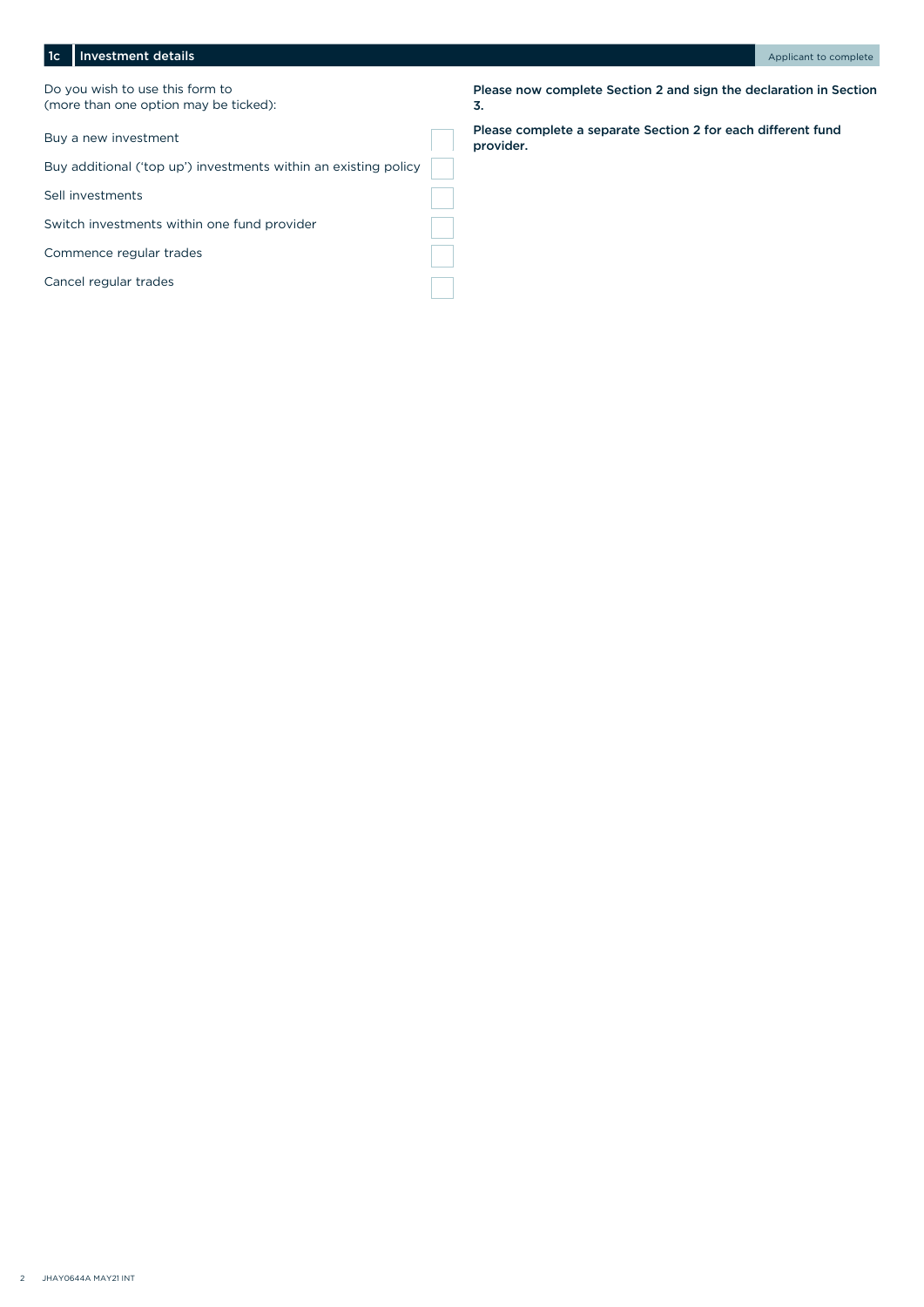Please complete a separate Section 2 of this form for each fund provider, ensuring you complete the fund provider's full name and address below.

| Fund provider name (Mandatory)                              | Fund provider address |
|-------------------------------------------------------------|-----------------------|
|                                                             |                       |
| Fund provider policy/account number(s) (Mandatory)          |                       |
|                                                             |                       |
|                                                             | Postcode              |
| Sell all holdings with this fund provider? Yes<br><b>No</b> |                       |

#### James Hay hereby instruct you (the above named fund provider) to undertake the following transactions:

| delay in your trade.                                                                              | These fields are mandatory. Failure to complete them will result in the rejection of your form, and a |                                     |                                                                                  |                                                            |                                          |                                       |                                        | Only complete for regular trades              |                          |
|---------------------------------------------------------------------------------------------------|-------------------------------------------------------------------------------------------------------|-------------------------------------|----------------------------------------------------------------------------------|------------------------------------------------------------|------------------------------------------|---------------------------------------|----------------------------------------|-----------------------------------------------|--------------------------|
| Buy (top up), sell, switch<br>from or switch to, cancel<br>regular trade? (please<br>specify one) | Fund name                                                                                             | <b>Fund Code</b><br>(ISIN or Sedol) | Type of unit/share-<br><b>Accumulation or</b><br>Income (please<br>state A or I) | Do you want<br>income<br>reinvested?<br>$Y/N$ <sup>1</sup> | Gross cash amount<br>to be invested/sold | % of fund<br>to be sold/<br>purchased | Amount of regular<br>sale/buy required | Frequency of<br>regular sale/buy <sup>2</sup> | Commencement<br>date $3$ |
|                                                                                                   |                                                                                                       |                                     |                                                                                  |                                                            |                                          | %                                     |                                        |                                               | $\mid$ 22 /_ _ /_ _ _ _  |
|                                                                                                   |                                                                                                       |                                     |                                                                                  |                                                            |                                          | %                                     |                                        |                                               | 22 /  /                  |
|                                                                                                   |                                                                                                       |                                     |                                                                                  |                                                            |                                          | %                                     |                                        |                                               | $22 / 22 / 22 = 22$      |
|                                                                                                   |                                                                                                       |                                     |                                                                                  |                                                            |                                          | %                                     |                                        |                                               | $22 / 22 / 22 = 22$      |
|                                                                                                   |                                                                                                       |                                     |                                                                                  |                                                            |                                          | %                                     |                                        |                                               | 22 /  /                  |
|                                                                                                   |                                                                                                       |                                     |                                                                                  |                                                            |                                          | %                                     |                                        |                                               | $22 / \_ - /$            |

#### Notes

<sup>1</sup> If not completed, income will be paid or reinvested as per the fund manager's default for that fund.

<sup>2</sup> Monthly, quarterly, half-yearly or annually. For regular investments we will also need a direct debit mandate.

 $3$  If you have chosen a regular sale, the date for receiving proceeds will be the 22nd of the month.

| For financial advisers - if investment level adviser charges                                                             | For sales only:                                                                                                                                                             |
|--------------------------------------------------------------------------------------------------------------------------|-----------------------------------------------------------------------------------------------------------------------------------------------------------------------------|
| are required:<br>%<br>Initial                                                                                            | Additional notes:<br>If a fund provider sale charge is applicable, please proceed<br>with the sale without advising James Hay of the level of the<br>charge.                |
| Recurring<br>%                                                                                                           | Yes<br><b>No</b>                                                                                                                                                            |
| The above adviser charges are to be paid by the fund manager                                                             | If No, please advise James Hay of the amount of the charge<br>before making the sale.                                                                                       |
| The above adviser charges are to be paid by James Hay (on<br>Buys only) and deducted from the investment amount          | If there is a fund provider charge levied for electronic<br>transfer of funds to James Hay, please proceed with the<br>instruction, deducting the charge from the surrender |
| The above adviser charges are to be paid by James Hay (on<br>Buys only) and deducted from the SIPP/ Product Bank Account | proceeds.<br>Yes<br><b>No</b>                                                                                                                                               |
| Any adviser charges must have already been authorised by the client.                                                     | If No, please send proceeds by Faster Payments or cheque,<br>whichever payment carries no charge.                                                                           |

For sales only: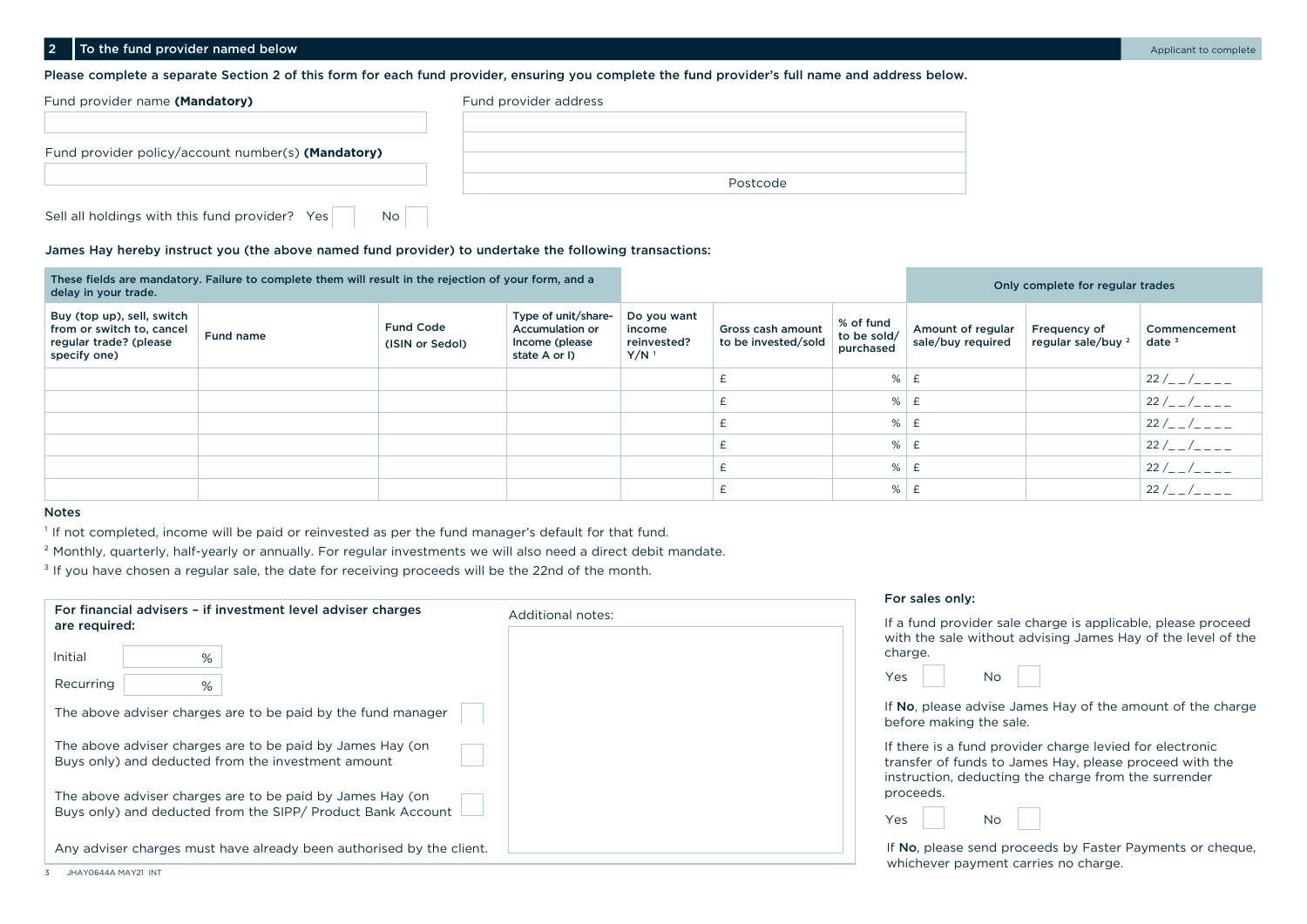#### Client

I confirm the instructions in Sections 1 and 2.

I accept that it is my responsibility to provide James Hay with the correct investment application form from the fund provider, if required, and I am liable for any delays if I do not do this.

I accept that James Hay will endeavour to process my trade instruction within 4 business days (day of receipt +4 business days) of receiving a valid investment instruction and application, sale or switch form but that this is not guaranteed.

I accept that if Section 2 is not fully completed, or is in James Hay's reasonable opinion unclear, James Hay may reject the instruction and will not be liable for any delays this may cause.

I accept that James Hay will rely on the information provided in Section 2 and will forward this section on to the fund provider without amendment.

I confirm that I have read and agreed to the Terms and Conditions relating to the investment being made as supplied by the investment provider. I accept that by making this investment, James Hay are not confirming the suitability of the investment for my individual circumstances.

If I am investing in a UCITS fund, I certify that I have either:

- printed a copy of the current version of the Key Investor Information Document (KIID) or Key Information Document (KID)(as appropriate); or
- saved an electronic copy of the current version of the KIID or KID (as appropriate).

I confirm that I am not a US Person and I am eligible, under the terms, to invest in the chosen fund(s).

I have received financial advice from my appointed financial adviser before making the decision to instruct this trade.

| Yes | No |  |
|-----|----|--|
|     |    |  |

#### Important note for clients placing trades without an appointed financial adviser on their product:

James Hay recommends that all clients receive financial advice from a regulated financial adviser before placing any trades. If you do not have a financial adviser appointed on your product who is advising you in relation to this trade, you must sign the following declaration to confirm you acknowledge this and accept the risks in proceeding without having taken financial advice. For certain types of investment, known as Complex Products, you must have received financial advice before investing. Please see the Important Notes section for more information.

## **I confirm and accept that where no financial adviser is appointed:**

- it is my responsibility to ensure I have read the correct documentation associated with the investment I am trading in.
- I have read and agreed to the terms of the investment.
- I have considered and accept the risks associated with this investment.
- the investment I am trading in aligns with my attitude to risk, my investment goals, my liquidity needs and my capacity for loss.
- I have not received financial advice before placing this trade and I am proceeding at my own risk.
- I have considered the fund(s) target market(s) as provided by the investment provider(s) and whether I fit in this prior to making the decision to invest, and acknowledge that James Hay will not make any assessment of this.

## Client

Signature

| Date |                     |  |  |  |
|------|---------------------|--|--|--|
|      | $D D   M   M   Y Y$ |  |  |  |

#### 3 Financial adviser declaration (where instructing on behalf of their client) Financial adviser to complete

To be completed by the appointed financial adviser (if instructing on their client's behalf)

- I hereby confirm the instructions in Sections 1 and 2.
- I accept that it is my responsibility to provide James Hay with the correct investment application form from the fund provider, if required, and I am liable for any delays if I do not do this.
- I accept that James Hay will endeavour to process my trade instruction within 4 business days (day of receipt +4 business days) of receiving a valid investment instruction and application, sale or switch form but that this is not guaranteed.
- I accept that if Section 2 is not fully completed, or is in James Hay's reasonable opinion unclear, James Hay may reject the instruction and will not be liable for any delays this may cause.
- I accept that James Hay will rely on the information provided in Section 2 and will forward this section on to the fund provider without amendment.
- I confirm that I have provided my client with the terms and conditions relating to the investment being made as supplied by the investment provider.
- I accept that by making this investment, James Hay are not confirming the suitability of the investment for my client's individual circumstances.
- I confirm that if my client is investing in a UCITS fund, I have provided my client with a copy of the Key Investor Information Document (KIID) or Key Information Document (KID), as appropriate (and any other documentation required under the UCITS IV Directive).
- I confirm that my client is not a US Person and confirm that my client is eligible, under the terms, to invest in the chosen fund(s).
- I confirm that I have provided financial advice to my client in respect of this transaction.
- I confirm I have considered the fund(s) target market(s) as provided by the investment provider(s) and whether my client fits this, as part of the advice process.

#### Financial adviser (on behalf of the client)

Signature

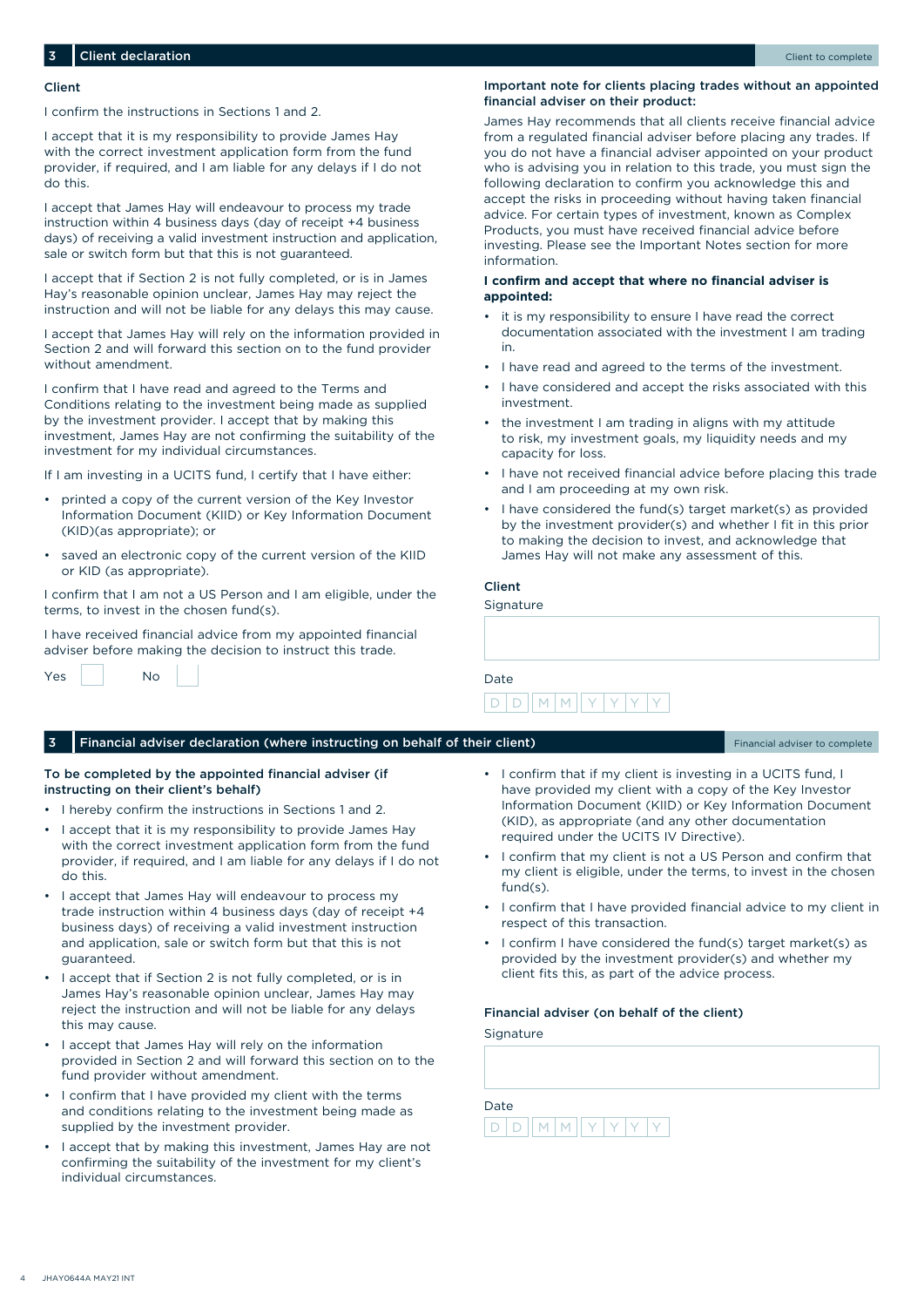# IF YOU WISH TO BUY NEW INVESTMENTS

You will need to send us the appropriate investment application form from the fund provider, having completed the amount to be invested, the fund choice and adviser charges details. As the investment will be made in our name, we will complete the rest of the investment application form.

For all funds contained within this instruction, please access and read the current version of the KID/KIID for UCITS funds or Simplified Prospectus for other funds, where available. These documents are available from the fund provider directly.

## FOR TOP UPS, SALES OR SWITCHES

Some fund providers will require their own top up, sale or switch forms to be completed. Please provide any forms required by the fund provider, having completed the policy number, amount to be purchased, sold or switched and the chosen funds. As the investment is held in our name, we will complete the rest. If you are unsure whether the fund provider requires their own form to be completed, please contact the fund provider directly.

## COMPLETION OF SECTION 2

## A separate Section 2 must be completed for each different fund provider.

Please ensure you fully complete Section 2. We reserve the right to reject instructions where this information is incomplete. The purchase and/or sale amount stated in Section 2 must meet the investment fund provider's minimum criteria.

## ADVISER CHARGES

If adviser charges are required on these investments, please complete the relevant fields in Section 2 and indicate whether you require us or the fund manager to pay them.

The maximum adviser charge that can be applied is 5% (including VAT). If the fund manager is to pay the adviser charges, they may have lower maximums.

Any adviser charge must already have been agreed with you and we must have been provided with your agreement.

#### REGULAR SALES

If you have requested the regular sale of funds in Section 2, we will normally request this sale so proceeds are received on or around the 22nd of the month. Some fund providers may vary this.

If we apply investment transaction charges to your product, funds to cover this charge will not automatically be surrendered unless you request this as part of the regular sale amount.

PLEASE NOTE: We will not be held responsible for any delays that result from incorrect, or inaccurate information provided on the form. This includes any restrictions placed upon us by the fund providers.

#### ORDER TRANSMISSION POLICY

A copy of our Order Transmission Policy is available on our website. This sets out our policy on receiving and transmitting orders for investments.

We will only receive and transmit client orders to fund providers as we receive them. We do not 'execute' any transactions, and are therefore not bound by 'best execution' requirements. We do not actually undertake the transactions ourselves, but get investment managers to undertake them.

# COMPLEX PRODUCTS AND ADVICE

If you are investing in what is referred to as a Complex Product then you must have received advice in respect of the investment from a regulated financial adviser. James Hay will not allow investments in Complex Products without advice having been given.

Under regulations, there is no definition of Complex Products. However, the regulations do define Non-Complex Products as follows:

- Units/shares in a UCITS qualifying Collective Investment Scheme;
- Shares, Bonds and other forms of securitised debt admitted to trading on a trading venue;
- Structured deposits;
- Money market instruments; and
- Other Non-Complex Products that meet certain criteria, including having frequent opportunities to trade at publicly available prices, do not involve potential liability that exceeds the original investment, do not include exit charges that have the effect of making the investment illiquid and where adequate comprehensive information on the investment is publicly available and likely to be readily understood by the average retail client.

Complex Products are therefore anything that is outside of the above definition of Non-Complex. Specifically, Complex Products are anything involving derivatives or where the opportunity to sell is infrequent. This will include:

- Structured Products;
- Units/shares in some Non-UCITS Retail Schemes (NURS) (this will depend on the individual fund); and
- Futures and Options.

#### DATA PROTECTION STATEMENT

Your completion of this form constitutes your instruction to us to transmit your personal data for the purposes of completing your instructions under this form. Please note that if any of the investments that you have instructed us to purchase under this form are administered by companies outside of the European Union (EU), it will be necessary for us in performing our contract with you to transfer the personal data given under this form outside of the EU to those companies.

Not all countries outside of the EU adequately protect personal data, and/or do not have a government supervisory authority that enforces data protection laws. Therefore there is a potential risk that your personal data may not receive the same level of protection than that provided within the EU. This is particularly so where such countries outside of the EU have not been recognised as offering an adequate level of protection for personal data transferred from the EU, or where it is not possible to ensure that adequate safeguards are in place between us and the company to whom you have instructed us to transfer personal data (such as standard contractual terms and conditions). As such, in performing our contract with you, we will transmit your personal data outside of the EU under this form for the purposes of complying with your instructions under this form.

You can access full details on how we process your personal data under your product, including further information about transferring personal data outside of the EU, in the Data Protection Statement - James Hay Products, which is available on our website at www.jameshay.co.uk. If you have any questions about data protection, please contact us using the contact details in the Data Protection Statement.